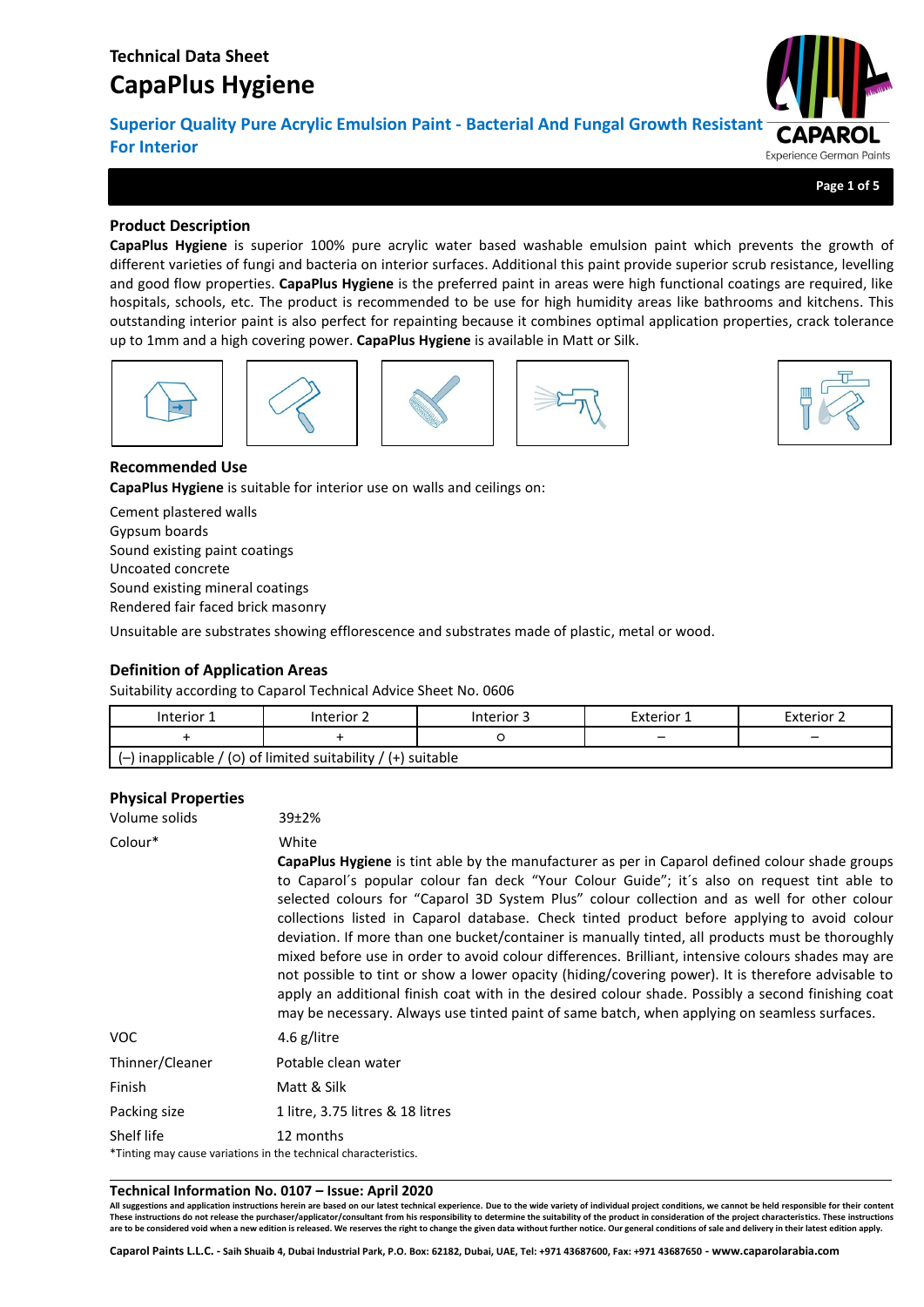**Superior Quality Pure Acrylic Emulsion Paint - Bacterial And Fungal Growth Resistant For Interior** Experience German Paints

**Page 2 of 5**

#### **Advantages**

Superior quality interior paint Prevents the growth of fungi and bacteria Superior scrub resistance Crack tolerance up to 1mm Low VOC Superior adhesion on all suitable substrates Excellent hiding power Very good opacity Creating a high-class finish Easy to apply

## **Certificates and Test Values\***

Wash ability (Scrub Resistance) as per ASTM D2486: No failure observed after 25000 cycles of scrub resistance test Crack bridging ability tested as per ASTM C 836: 1.2 mm Antibacterial tested as per BS ISO 22196:2007 Antifungal tested as per ASTM D3273-94 Practical wash ability successfully tested in accordance with ASTM D 4828-91 Good opacity and wash ability properties as per ASTM D 4828-91 Contrast ratio for hiding power Class 4 according to DIN EN 13300 < 95 % tested as per ISO 6504-3 Adhesion to concrete > 0.8 N/mm² as per EN1504-2 Speed of Flame Class 1 tested as per BS 476: Part 7: 1997 Resistant to Mould growth with rating scale of 10 as per ASTM D3373-94 DCLD Product Conformity certified ESMA ECAS GREEN LABEL 5 Star Environmental Efficiency Rating certified Abu Dhabi Quality and Conformity Council Conformity certified ADCE certified civil supplier \*Additional certificates and approvals may available on request or could be arranged if required.

## **Surface Preparation**

The substrate must be even, clean, dry, solid, sound/stable, and free from all substances that may prevent adhesion.

Remove unsound coatings of enamels, dispersion paints, synthetic renders/plasters and unsound mineral paint coatings.

Clean sound, adherent paint coatings dry or wet. Clean surfaces with organic growth (moss, algae and mild) by high pressure water jet in compliance with the regulations. Treat the surfaces with **CapaTox** and allow drying thoroughly. Clean surfaces soiled with industrial gases or soot by high pressure water jet and suitable cleaners in compliance with the regulations.

Adjust the substrate evenness of the planned, finer surface finish. If necessary, carry out additional substrate levelling measures. Check existing coatings for their load-bearing capacity. Remove any non-load bearing or structurally weak coatings. Any damaged areas or surface irregularities should be repaired before application.

Repairs must be well set and dried out. Damp or not fully cured substrates can lead to defects in subsequent coats, such as blistering or cracks. It is most important that substrates are correctly prepared prior to application of paint.

#### **Technical Information No. 0107 – Issue: April 2020**

**All suggestions and application instructions herein are based on our latest technical experience. Due to the wide variety of individual project conditions, we cannot be held responsible for their content**  These instructions do not release the purchaser/applicator/consultant from his responsibility of determine the suitability of the product in consideration of the project characteristics. These instructions<br>are to be consid



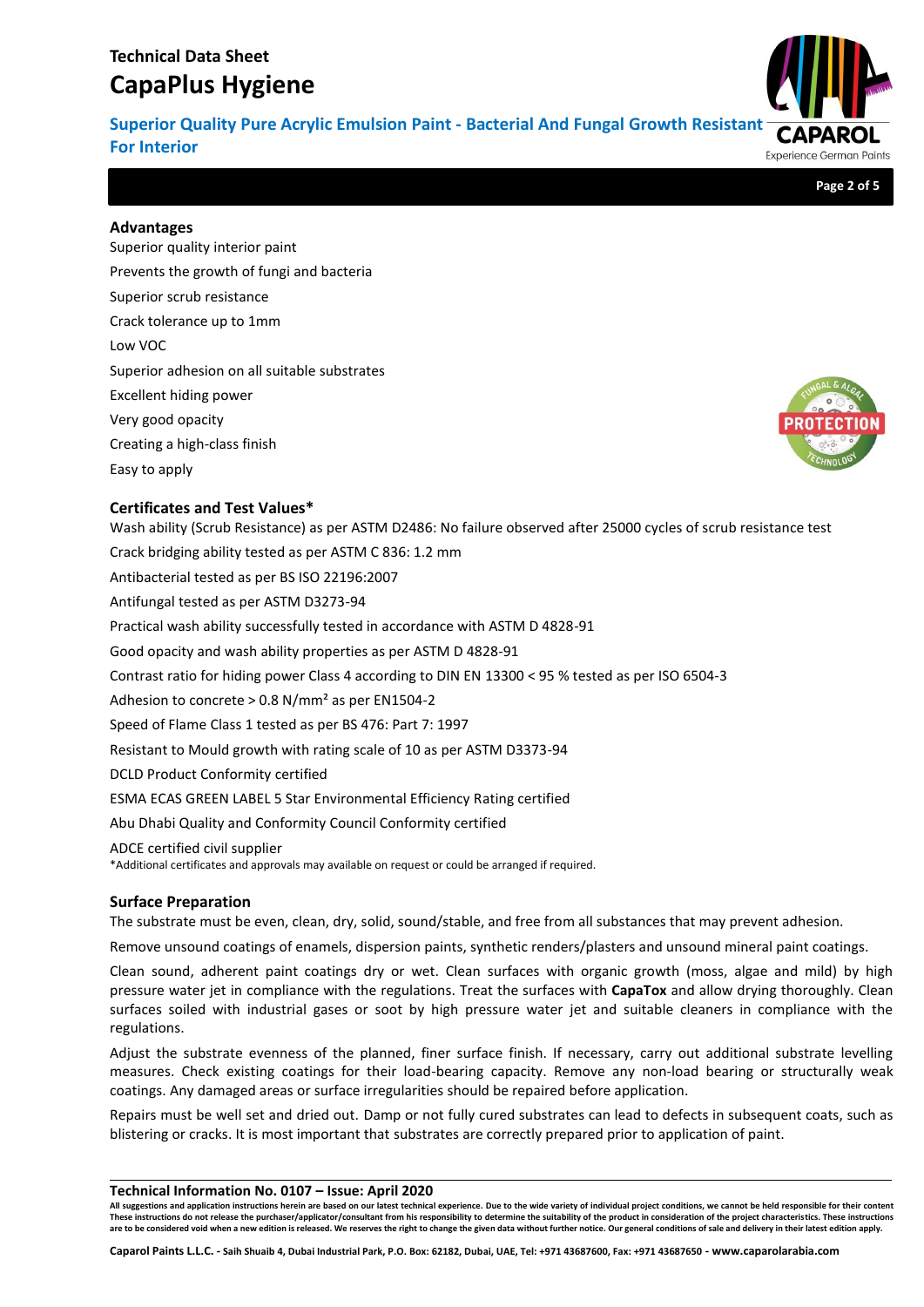**Superior Quality Pure Acrylic Emulsion Paint - Bacterial And Fungal Growth Resistant For Interior** Experience German Paints

**Page 3 of 5**

## **Mixing Paint**

**CapaPlus Hygiene** is single component water based product, should be mixed properly before application. The material can be diluted with potable clean water only. Stir **CapaPlus Hygiene** with a low-speed stainless steel agitator. Do not use mixers made of aluminium - danger of discolouration. Use as little water as possible to achieve application consistency. Stir well before application. For airless spraying the amount of water added depends on the requirement of the airless machine. If necessary adjust to working consistency with tap water up to max. 10 %. Ensure short stirring times at low speed to prevent foam formation in the binding agent. Foam formation can have an impact on wet adhesion with significantly lower consumption, and hence due to the lower paint density, can cause the substrate to shine through. This, in turn, leads to patchy and inhomogeneous drying of the render layer. As a rule, in case of strong colour shades less water needs to be added to achieve the optimum application consistency. Diluting the material too much will make application more difficult and will result in poorer characteristics (e.g. hiding power, colour shade). It´s strongly recommend to use the thinned paint in same shift and not to store for next day as there are might chances of paint losing its characteristic's, settling, formation and chances of bacterial contamination from external sources. Hence recommended to estimate paint required for the shift and mix accordingly to avoid any problems.

## **Film Thickness and Spreading Rate\***

|                            | Minimum | <b>Typical</b> | Maximum |                       |
|----------------------------|---------|----------------|---------|-----------------------|
| Wet film thickness         | 77      | 103            | 128     | цm                    |
| Dry film thickness         | 30      | 40             | 50      | цm                    |
| Theoretical spreading rate | 13.0    | 9.8            | 7.8     | m <sup>2</sup> /litre |

\*Indicated rates are indicative per coat, due allowance and wastage factor should be considered in practical application. This indication does not take into account usage for spilling or loss on site. The figure may also vary according to substrate or application conditions. The exact rate of consumption for your particular project is best established by a trial application on site and executed by your desired applicator.

#### **Drying Time\***

| Substrate temperature | $10^{\circ}$ C | $25^{\circ}$ C | $40^{\circ}$ C |  |
|-----------------------|----------------|----------------|----------------|--|
| Touch dry             |                | h              |                |  |
| Dry to over coat      | 16             |                |                |  |
| Ready for stress      | 96             | 48             | 2Δ             |  |

\*The material cures physically by evaporation of water. Drying time generally related to air circulation, temperature, film thickness, no of coats and relative humidity. The given data must be considered as guidelines per coat only. The actual drying time before recoating may be shorter or longer, depending on film thickness, ventilation, humidity, underlying paint system, requirement for early handling and mechanical strength etc. The figures given are typical with: Good ventilation (outdoor exposure or free circulation of air), typical film thickness, on coat on top of inert substrate and relative humidity 70%.

## **Application Conditions**

Substrate temperature should be min.5°C and at least 3°C above the dew point of the air. Suitable processing temperature should between + 5 °C to approx. 40 °C for material, substrate, water and ambient air during application and curing. At application below 10°C drying temperature will be significantly extended and spraying characteristics may be impaired. Paint to be applied to suitable primed surface. Do not apply during strong wind, fog, high relative humidity, and imminent rain or frost. Do not apply or leave to dry in direct sunlight as this can lead to differences in gloss levels and even to slight cloudiness.

## **Application Equipment's/Tools**

Manually application by roller, brush or airless spraying equipment

#### **Guiding data for airless spray equipment\***

Spraying angle: 50°- 80° Nozzle size: 0.018" - 0.026"

Pressure: 150 - 180 bars

\*The spray details given above are intended as a guide only, fluid hose length, diameter, paint temperature and project complexity all influence the choice of tip and operating pressure. Always check to ensure that filter is clean.

#### **Technical Information No. 0107 – Issue: April 2020**

All suggestions and application instructions herein are based on our latest technical experience. Due to the wide variety of individual project conditions, we cannot be held responsible for their content These instructions do not release the purchaser/applicator/consultant from his responsibility to determine the suitability of the product in consideration of the project characteristics. These instructions are to be considered void when a new edition is released. We reserves the right to change the given data without further notice. Our general conditions of sale and delivery in their latest edition apply.

**Caparol Paints L.L.C. - Saih Shuaib 4, Dubai Industrial Park, P.O. Box: 62182, Dubai, UAE, Tel: +971 43687600, Fax: +971 43687650 - www.caparolarabia.com**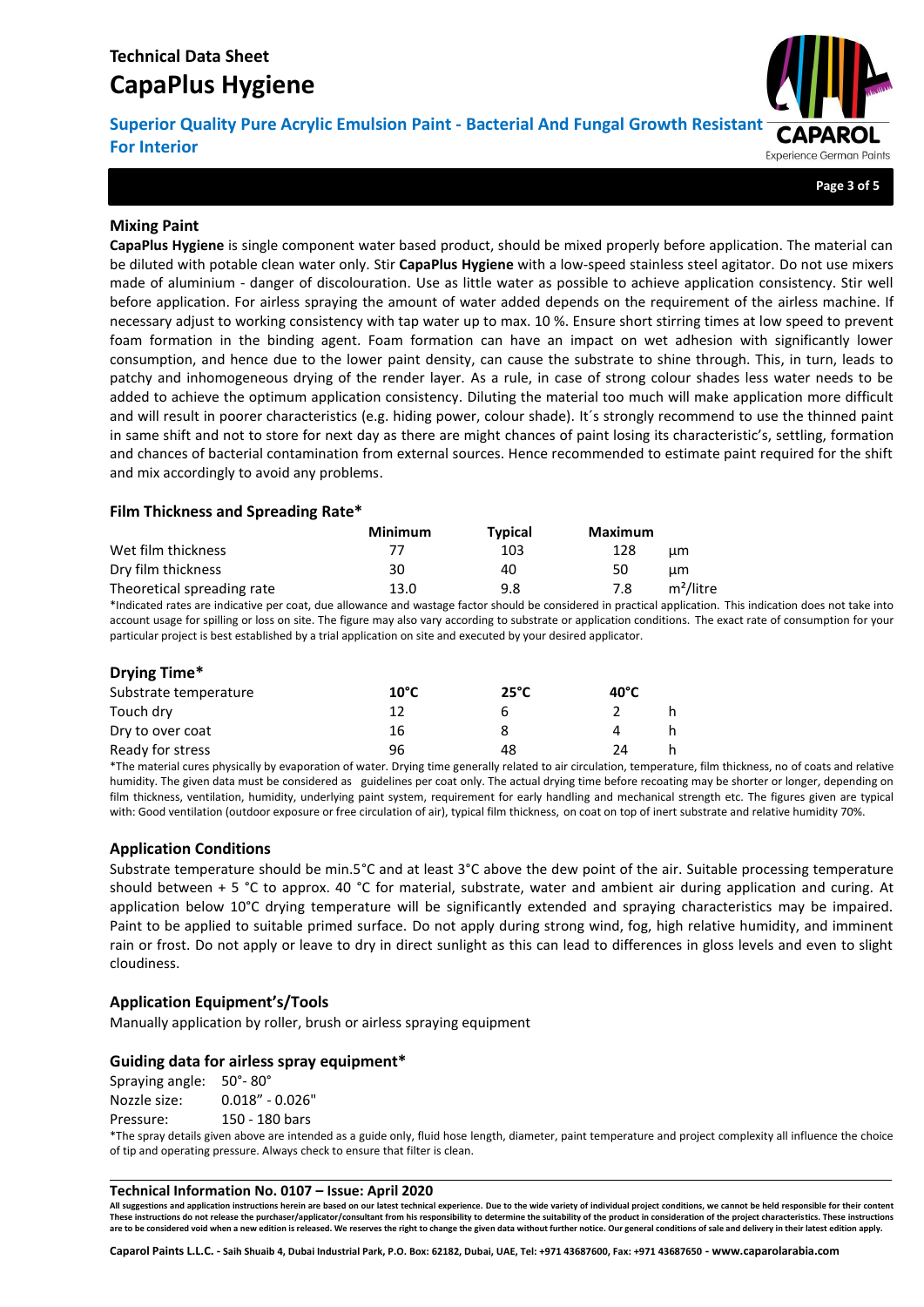**Superior Quality Pure Acrylic Emulsion Paint - Bacterial And Fungal Growth Resistant For Interior** Experience German Paints

**Page 4 of 5**

## **Typical Application Procedure\***

Depending on the type and condition of the substrate, it may be necessary to apply consolidating, absorbency-regulating prime coatings. On suitable mineral substrate it is usually necessary to apply an absorbency-equalizing and adhesion promoting prime coat with **CapaPrime**.

On organic substrates we recommend using colour-adjusting intermediate coats if the colour shade of the finishing render is very different to the colour shade of the substrate. When using render textures, a colour shade adjusting intermediate coat with **CapaPrime** is generally recommended.

We recommend to tint the primer or to use an intermediate coat in the matching colour shade before applying tinted **CapaPlus Hygiene**.

Allow thorough drying of priming/intermediate coats before further application. Apply **CapaPlus Hygiene** with suitable roller, brush or airless spraying equipment homogeneously to the complete surface and immediately treat the material as per desired design.

Apply thoroughly an even layer and avoid overlapping that may be caused by stories of scaffolding.

To avoid lapping on large area surfaces, care should be taken to have a sufficient number of hands/craftsmen on the job and to apply the material wet-on-wet without interruption.

\* For system specific application instructions please refer to detailed MS (method statement) or specification.

## **Typical Paint System\***

**CapaPlus Hygiene** can be used on suitable interior surfaces as follows:

| Interior surface standard typical paint system | Coats |
|------------------------------------------------|-------|
| CapaPrime                                      | -     |
| CapaPlus Hygiene                               |       |

\* Above mentioned paint system is for general guide line only, can be changed as per specification requirements. As it is impossible to list herein the wide variety of substrates and their specific problems, please request our technical assistance in case of queries. We will provide appropriate working methods.

#### **Important Note**

The characteristic values stated are average values or approx. values. We use natural raw materials in our products, which mean that the stated values can vary slightly in the same delivery batch; this does not affect the suitability of the product for its intended purpose. Being natural products, the granular materials used in the paint finishes, may occasionally cause slight colour variation in the finished coating. Use only material marked with identical batch numbers or, if utilizing material from different batches, mix the entire quantity needed in advance.

As usual for interior paints, **CapaPlus Hygiene** paint system must not be applied in direct sunlight or on sun heated surfaces and high relative humidity. Apply wet-on-wet and without interruption to avoid lapping. Stir and sieve the paint thoroughly in case of airless spray application. Do not apply on horizontal surfaces exposed to moisture. Do not apply on calcareous (high lime) substrates and lightweight renders/plasters.

In case of moist conditions yellowish transparent traces of additives, showing a slightly glossy shine and stickiness, may occur on the surface of compact, cool substrates or by means of delayed drying caused by surrounding conditions. The traces of additives (Emulsifier washouts) are water-soluble and will disappear under the influence of a sufficient water quantity, e.g. washing by water. The quality of the dried coating will not be affected by these changes. In case of direct reworking, all traces of additives must be pre-wetted and completely removed after a short reaction time. An additional priming coat of **CapaAcryl Primer** must be applied. The traces cannot occur when the material is applied under suitable climatic conditions. This does not constitute an impairment of product quality.

Statically (structural/constructional) cracks may be subject to extreme movements. Therefore a durable and invisible crack bridging treatment by paint products is impossible.

Joints in the vicinity of windows, doors and window sills must be sealed in a technically correct manner with permanently elastic sealing compound.

#### **Technical Information No. 0107 – Issue: April 2020**

All suggestions and application instructions herein are based on our latest technical experience. Due to the wide variety of individual project conditions, we cannot be held responsible for their content These instructions do not release the purchaser/applicator/consultant from his responsibility to determine the suitability of the product in consideration of the project characteristics. These instructions **are to be considered void when a new edition is released. We reserves the right to change the given data without further notice. Our general conditions of sale and delivery in their latest edition apply.**